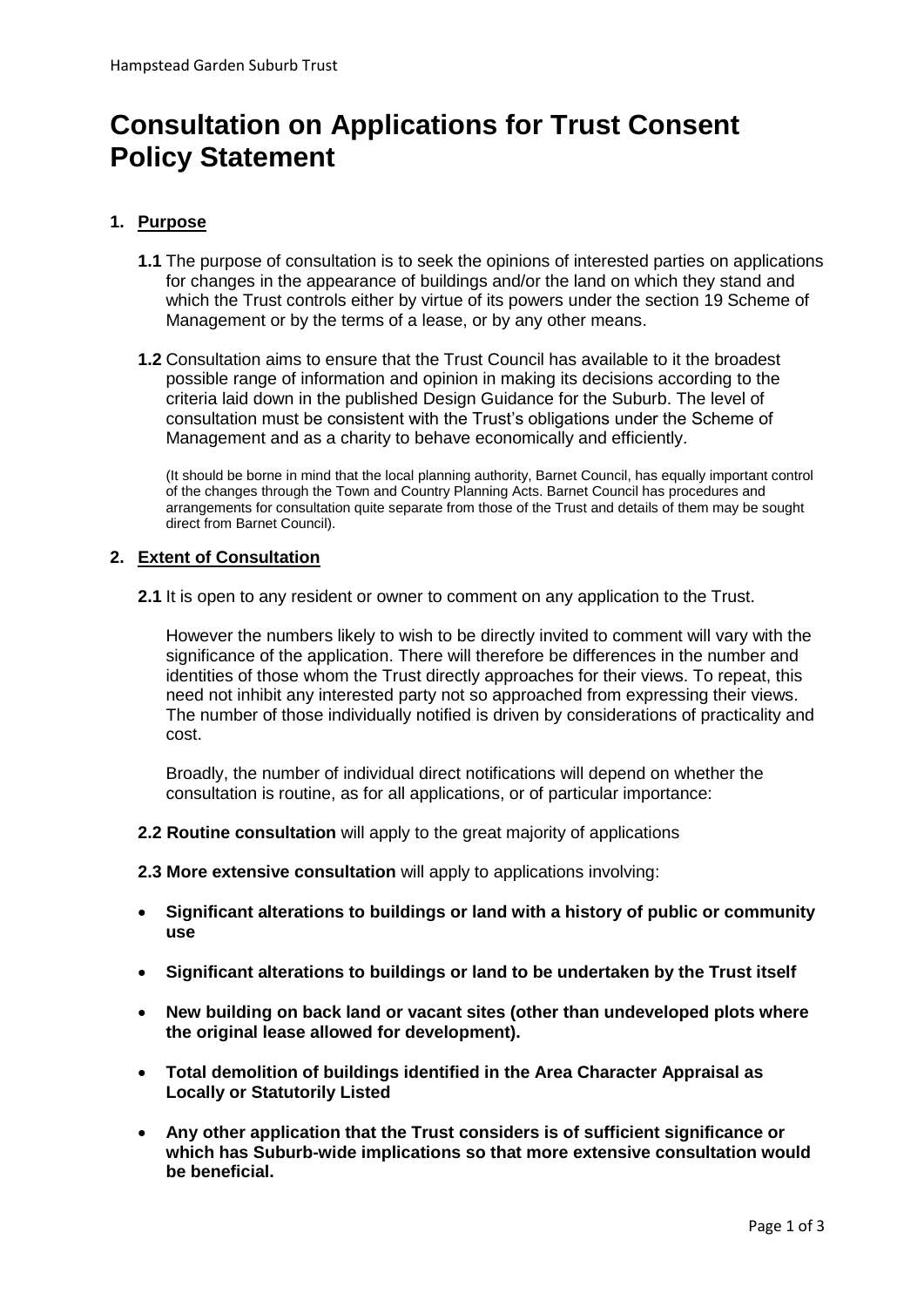# **3. Notification**

## **3.1 Notification for routine consultations**

The Trust's standard practice is to consider, with reference to a large scale map, local knowledge and where needed a site visit, the properties likely to be directly affected by changes in appearance or change of use of a property that is the subject of an application. This would normally include the immediately adjacent neighbours, those properties that back on to the application site and those from which the proposed alteration would be visible. These properties are then notified by individual letter. In a close or site of restricted access all properties in the close might be notified, depending on the nature of the application.

Notification briefly describes the substance of the application, gives the deadline for written comments and explains where and when the application may be examined in detail.

## **3.2 Notification for more extensive consultations**

Notification will briefly describe the substance of the application, will explain where and when the application and any supporting explanations may be examined in detail and say to whom written opinions should be addressed and give a date by which they should be submitted. The numbers of those **directly** notified will depend on the significance of the issue on which opinions are sought but will include relevant organised associations of residents and will include all residents who are members and associate members of the Trust. Any resident (including non-members of the Trust) prepared to give the Trust their email address will be entitled to be registered for notification, by email, about applications requiring more extensive consultation. All residents will be further notified in any case by publication on the Trust's website of the documents submitted.

**3.3** The Trust itself may also, where it is believed to be appropriate, actively seek the opinions of other interested and professional bodies, organisations and individuals not resident on the Suburb.

## **4. Timing**

**4.1** Sufficient time will be allowed for consultation so that the results can be taken into consideration before the decision on an application is made. Consultation will extend over a period sufficient to enable the application to be examined and views to be expressed by all those consulted. The Trust has to balance the period reasonably required for residents and owners to comment against its duty to provide decisions to applicants within a reasonable period of time.

#### **4.2 Routine consultation period**

The Trust publishes a set of deadlines for the receipt of applications to be considered by the Property and Plans Committee and the Trust Council. These are set so that for standard consultations there is a **minimum** period of 2 to 3 weeks for neighbours to receive notification, view the drawings and submit comments which are recorded and reported to the Property and Plans Committee. This has long been the practice and works well for "routine" applications.

#### **4.3 More extensive consultation period**

For applications where the Trust requires more extensive consultation it is proposed that this period is extended by one committee cycle. An application made at the